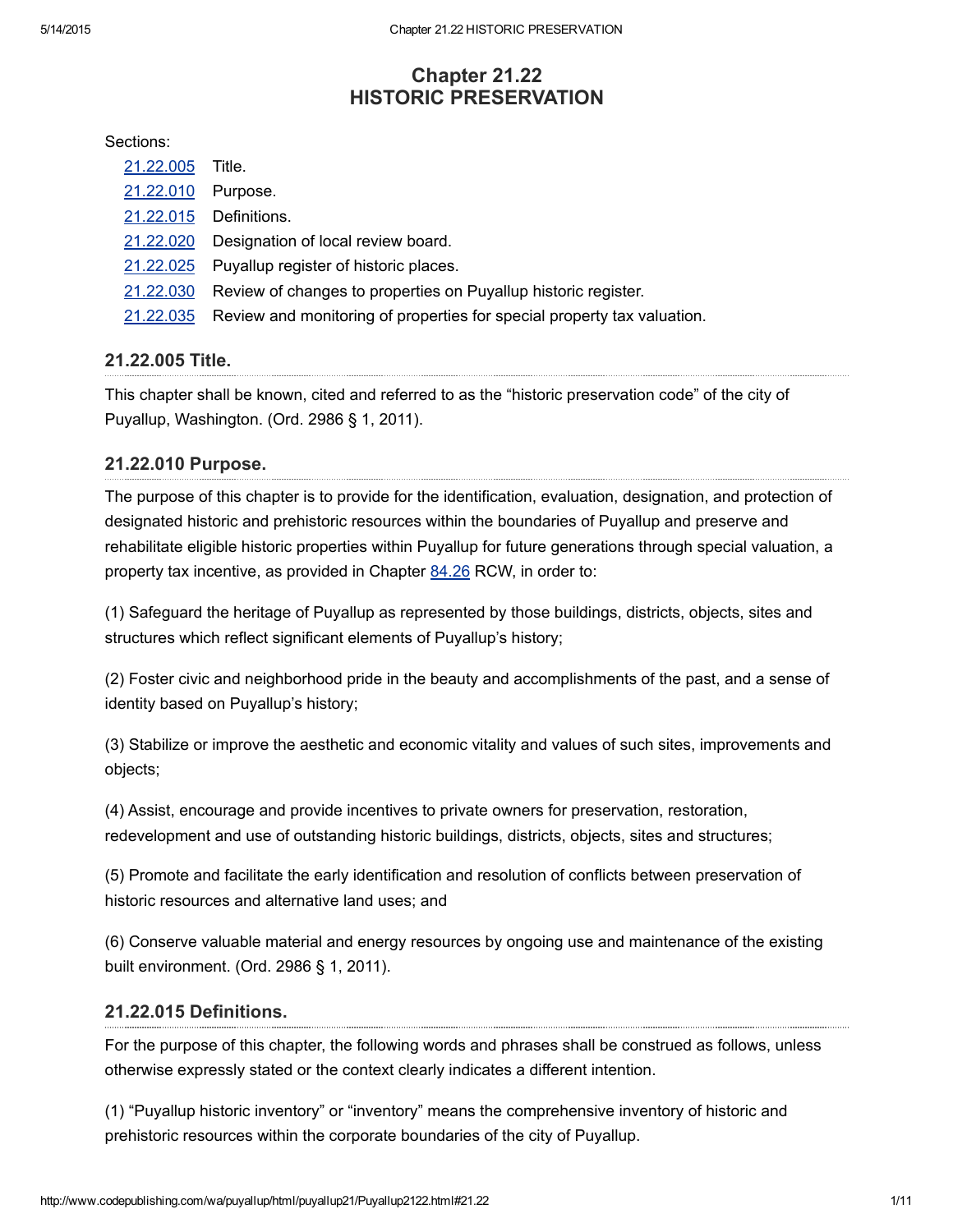(2) "Puyallup design review and historic preservation board" or "board" means the board established in Chapter [2.29](http://www.codepublishing.com/wa/puyallup/html/Puyallup02/Puyallup0229.html#2.29) PMC.

(3) "Puyallup register of historic places," "local register," "Puyallup register," or "register" means the listing of locally designated properties as set forth in PMC [21.22.025.](http://www.codepublishing.com/wa/puyallup/html/Puyallup21/Puyallup2122.html#21.22.025)

(4) "Actual cost of rehabilitation" means costs incurred within 24 months prior to the date of application and directly resulting from one or more of the following: (a) improvements to an existing building located on or within the perimeter of the original structure; (b) improvements outside of but directly attached to the original structure which are necessary to make the building fully useable but shall not include rentable/habitable floor space attributable to new construction; (c) architectural and engineering services attributable to the design of the improvements; or (d) all costs defined as "qualified rehabilitation expenditures" for purposes of the federal historic preservation investment tax credit.

(5) A "building" is a structure constructed by human beings, including both residential and nonresidential buildings, main and accessory buildings.

(6) "Certificate of appropriateness" means the document indicating that the board has reviewed the proposed changes to a local register property or within a local register historic district and certified the changes as not adversely affecting the historic characteristics of the property which contribute to its designation.

(7) "Certified local government" or "CLG" means the designation reflecting that the local government has been jointly certified by the State Historic Preservation Officer and the National Park Service as having established its own historic preservation commission and a program meeting federal and state standards.

(8) "Class of properties eligible to apply for special valuation in Puyallup," a certified local government (CLG), means all properties listed on the Puyallup Register of Historic Places or certified as contributing to a Puyallup Historic District which have been substantially rehabilitated at a cost and within a time period which meets the requirements set forth in Chapter [84.26](http://www.codepublishing.com/cgi-bin/rcw.pl?cite=84.26) RCW, and those properties previously approved for participation under former provisions of Chapter [21.22](http://www.codepublishing.com/wa/puyallup/html/Puyallup21/Puyallup2122.html#21.22) PMC (Landmarks Preservation). This definition includes any properties within the corporate boundaries of the city of Puyallup that have been previously placed on the Pierce County register.

(9) "Cost" means the actual cost of rehabilitation, which cost shall be at least 25 percent of the assessed valuation of the historic property, exclusive of the assessed value attributable to the land, prior to rehabilitation.

(10) A "district" is a geographically definable urban or rural area, possessing a significant concentration, linkage, or continuity of sites, buildings, structures, and/or objects united by past events or aesthetically by plan or physical development.

(11) "Emergency repair" means work necessary to prevent destruction or dilapidation to real property or structural appurtenances thereto immediately threatened or damaged by fire, flood, earthquake or other disaster.

(12) "Historic property" means real property together with improvements thereon, except property listed in a register primarily for objects buried below ground, which is listed in a local register of a certified local government or the National Register of Historic Places.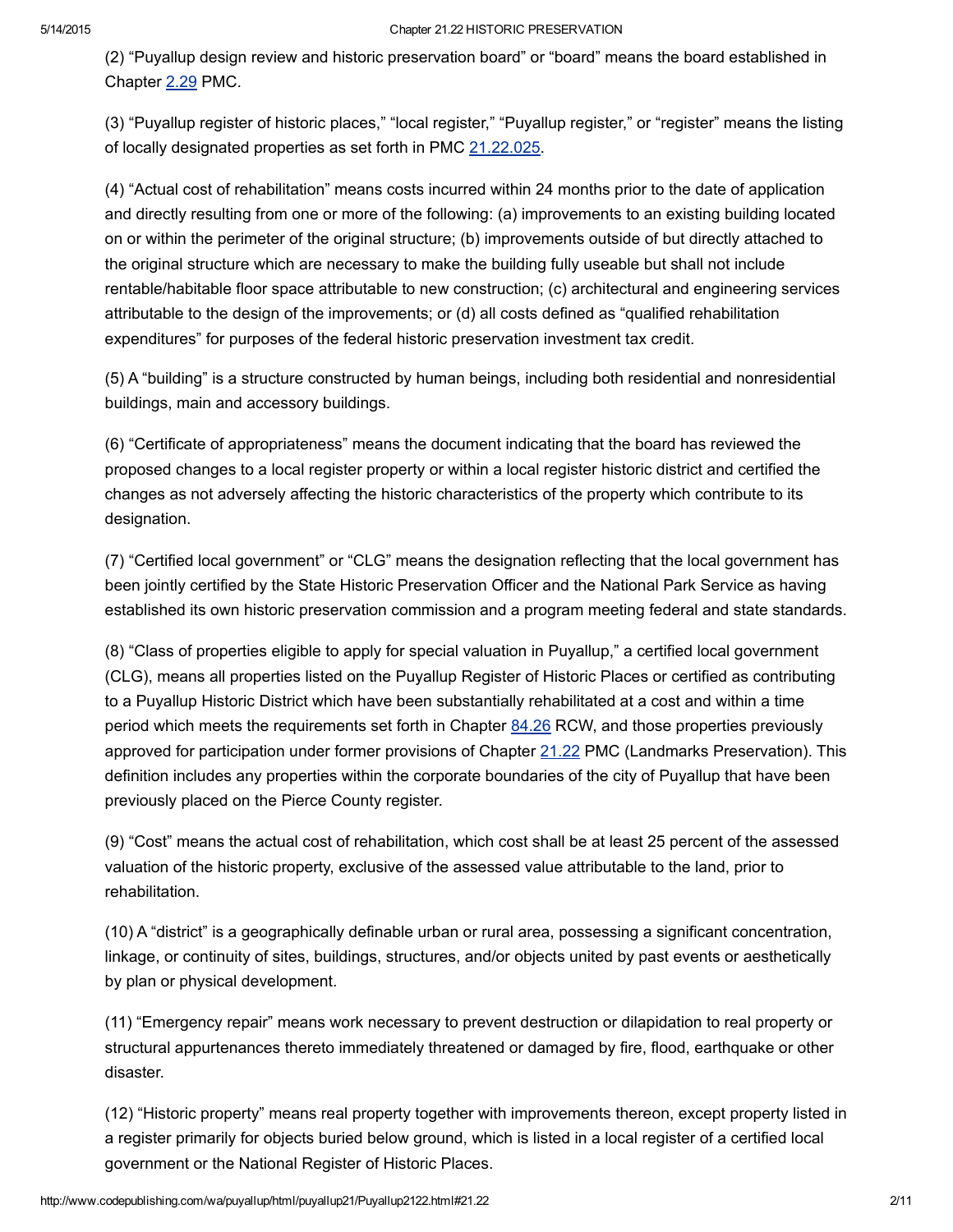(13) "Incentives" are such rights or privileges or combination thereof that the city of Puyallup, or other local, state, or federal public body or agency, by virtue of applicable present or future legislation, may be authorized to grant or obtain for the owner(s) of register properties. Examples of economic incentives include but are not limited to tax relief, conditional use permits, rezoning, street vacation, planned unit development, transfer of development rights, facade easements, gifts, preferential leasing policies, beneficial placement of public improvements or amenities, or the like.

(14) "Local review board" or "board," used in Chapter [84.26](http://www.codepublishing.com/cgi-bin/rcw.pl?cite=84.26) RCW and Chapter 254-20 WAC for the special valuation of historic properties, means the Puyallup design review and historic preservation board established in Chapter [2.29](http://www.codepublishing.com/wa/puyallup/html/Puyallup02/Puyallup0229.html#2.29) PMC.

(15) "National Register of Historic Places" means the national listing of properties significant to our cultural history because of their documented importance to our history, architectural history, engineering, or cultural heritage.

(16) An "object" is a thing of functional, aesthetic, cultural, historical, or scientific value that may be, by nature or design, movable yet related to a specific setting or environment.

(17) "Ordinary repair and maintenance" means work for which a permit issued by the city of Puyallup is not required by law, and where the purpose and effect of such work is to correct any deterioration or decay of or damage to the real property or structure appurtenance therein and to restore the same, as nearly as may be practicable, to the condition prior to the occurrence of such deterioration, decay, or damage.

(18) "Owner" of property is the fee simple owner of record as exists in the Pierce County assessor's records.

(19) "Significance" or "significant" used in the context of historic significance means the following: a property with local, state, or national significance is one which helps in the understanding of the history or prehistory of the local area, state, or nation (whichever is applicable) by illuminating the local, statewide, or nationwide impact of the events or persons associated with the property, or its architectural type or style in information potential. The local area can include Puyallup, Pierce County, or the Central Puget Sound area of Washington, or a modest geographic or cultural area, such as a neighborhood. Local significance may apply to a property that illustrates a theme that is important to one or more localities; state significance to a theme important to the history of the state; and national significance to property of exceptional value in representing or illustrating an important theme in the history of the nation.

(20) A "site" is a place where a significant event or pattern of events occurred. It may be the location of prehistoric or historic occupation or activities that may be marked by physical remains; or it may be the symbolic focus of a significant event or pattern of events that may not have been actively occupied. A site may be the location of a ruined or now nonextant building or structure if the location itself possesses historic cultural or archaeological significance.

(21) "Special valuation for historic properties" or "special valuation" means the local option program, defined in PMC [21.22.035,](http://www.codepublishing.com/wa/puyallup/html/Puyallup21/Puyallup2122.html#21.22.035) which when implemented makes available to property owners a special tax valuation for rehabilitation of historic properties under which the assessed value of an eligible historic property is determined at a rate that excludes, for up to 10 years, the actual cost of the rehabilitation. (Chapter [84.26](http://www.codepublishing.com/cgi-bin/rcw.pl?cite=84.26) RCW.)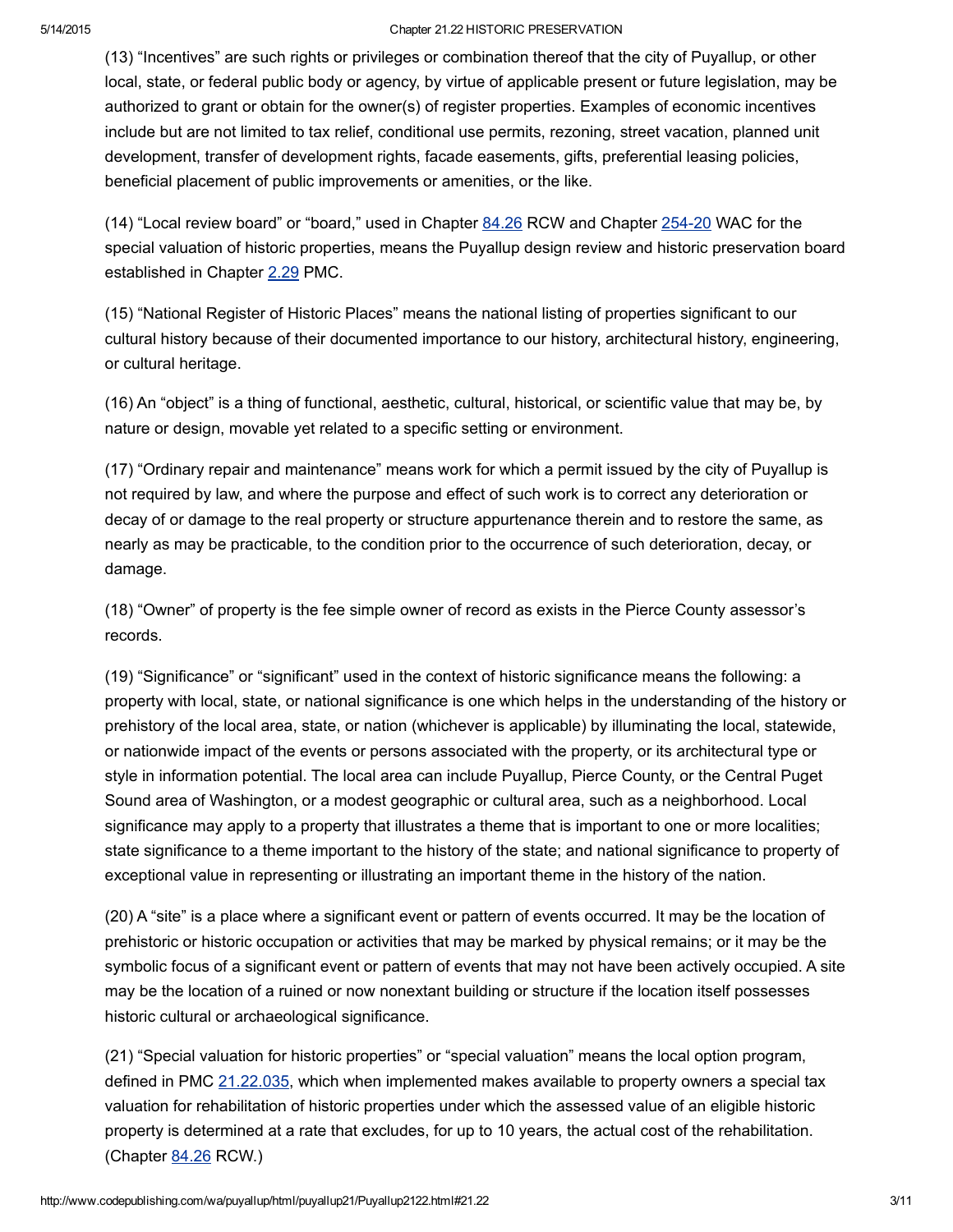(22) "State Register of Historic Places" means the state listing of properties significant to the community, state, or nation but which may or may not meet the criteria of the National Register.

(23) A "structure" is a work made up of interdependent and interrelated parts in a definite pattern of organization. Generally constructed by man, it is often an engineering project.

(24) "Universal transverse mercator" or "UTM" means the grid zone in metric measurement providing for an exact point of numerical reference.

(25) "Waiver of a certificate of appropriateness" or "waiver" means the document indicating that the board has reviewed the proposed whole or partial demolition of a local register property or in a local register historic district and, failing to find alternatives to demolition, has issued a waiver of a certificate of appropriateness which allows the building or zoning official to issue a permit for demolition.

(26) "Washington State Advisory Council's standards for the rehabilitation and maintenance of historic properties" or "state advisory council's standards" means the rehabilitation and maintenance standards used by the Puyallup design review and historic preservation board as minimum requirements for determining whether or not a historic property is eligible for special valuation and whether or not the property continues to be eligible for special valuation once it has been so classified. (Ord. 3051 § 18, 2013; Ord. 2986 § 1, 2011).

# <span id="page-3-1"></span>21.22.020 Designation of local review board.

The Puyallup design review and historic preservation board shall act as the local review board as provided for in Chapter [84.26](http://www.codepublishing.com/cgi-bin/rcw.pl?cite=84.26) RCW and Chapter 254-20 WAC and shall have the authority to exercise the functions and responsibilities as provided for therein. (Ord. 2986 § 1, 2011).

# <span id="page-3-0"></span>21.22.025 Puyallup register of historic places.

(1) Criteria for Determining Designation in the Register. Any building, structure, site, object, or district may be designated for inclusion in the Puyallup register of historic places if it meets the requirements provided for in this subsection.

(a) It is significantly associated with the history, architecture, archaeology, engineering, or cultural heritage of the community;

(b) It has integrity;

(c) It is at least 50 years old or is of lesser age and has exceptional importance; and

(d) It falls in at least one of the following categories:

(i) Is associated with events that have made a significant contribution to the broad patterns of national, state, or local history;

(ii) Embodies the distinctive architectural characteristics of a type, period, style, or method of design or construction, or represents a significant and distinguishable entity whose components may lack individual distinction;

(iii) Is an outstanding work of a designer, builder, or architect who has made a substantial contribution to the art;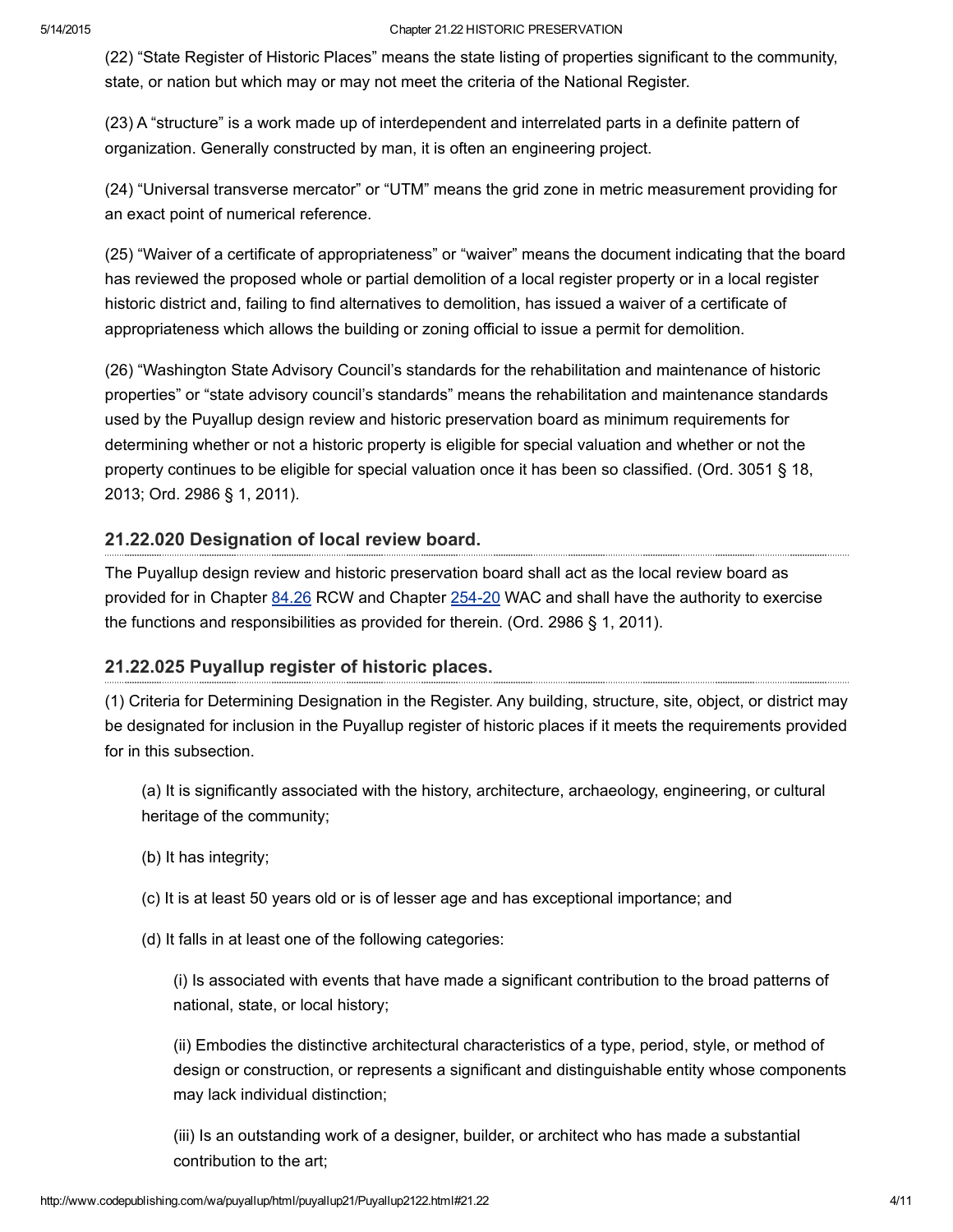(iv) Exemplifies or reflects special elements of the city's cultural, social, economic, political, aesthetic, engineering, or architectural history;

(v) Is associated with the lives of persons significant in national, state, or local history;

(vi) Has yielded or may be likely to yield important archaeological information related to history or prehistory;

(vii) Is a building or structure removed from its original location but which is significant primarily for architectural value, or which is the only surviving structure significantly associated with a historic person or event;

(viii) Is a birthplace or grave of a historical figure of outstanding importance and is the only surviving structure or site associated with that person;

(ix) Is a cemetery which derives its primary significance from age, from distinctive design features, or from association with historic events, or cultural patterns;

(x) Is a reconstructed building that has been executed in a historically accurate manner on the original site; or

(xi) Is a creative and unique example of folk architecture and design created by persons not formally trained in the architectural or design professions, and which does not fit into formal architectural or historical categories.

(2) Process for Designating Properties or Districts to the Puyallup Register of Historic Places.

(a) Nomination. A nomination to the register may be made by a property owner, members of the board, or the board as a whole may generate nominations and may sponsor nominations submitted by members of the public. A nomination of a property requires the consent of the property owner.

(b) Designation by Board. The board shall follow the provisions of this subsection in considering nominations to the Puyallup register.

(i) The board shall consider the Puyallup historic register, Puyallup comprehensive plan, and the criteria in subsection (1) of this section in making its decision.

(ii) Individual Properties. The designation shall include the tax parcel number, UTM reference, a full legal description of the property, references, and all features – interior and exterior – and outbuildings that contribute to its designation.

(iii) Districts. The designation shall include description of the boundaries of the district, the characteristics of the district justifying its designation, and a list of all properties including features, structures, sites, and objects contributing to the designation of the district.

(iv) Public Meeting. The board shall consider the merits of a nomination at a public meeting. Notice of the public meeting shall be provided according to standards for public meetings established in applicable rules and in compliance with Chapter [42.30](http://www.codepublishing.com/cgi-bin/rcw.pl?cite=42.30) RCW, Open Public Meetings Act, including publication in a newspaper of general circulation in Puyallup, and any other form of notification deemed appropriate by the city development services director or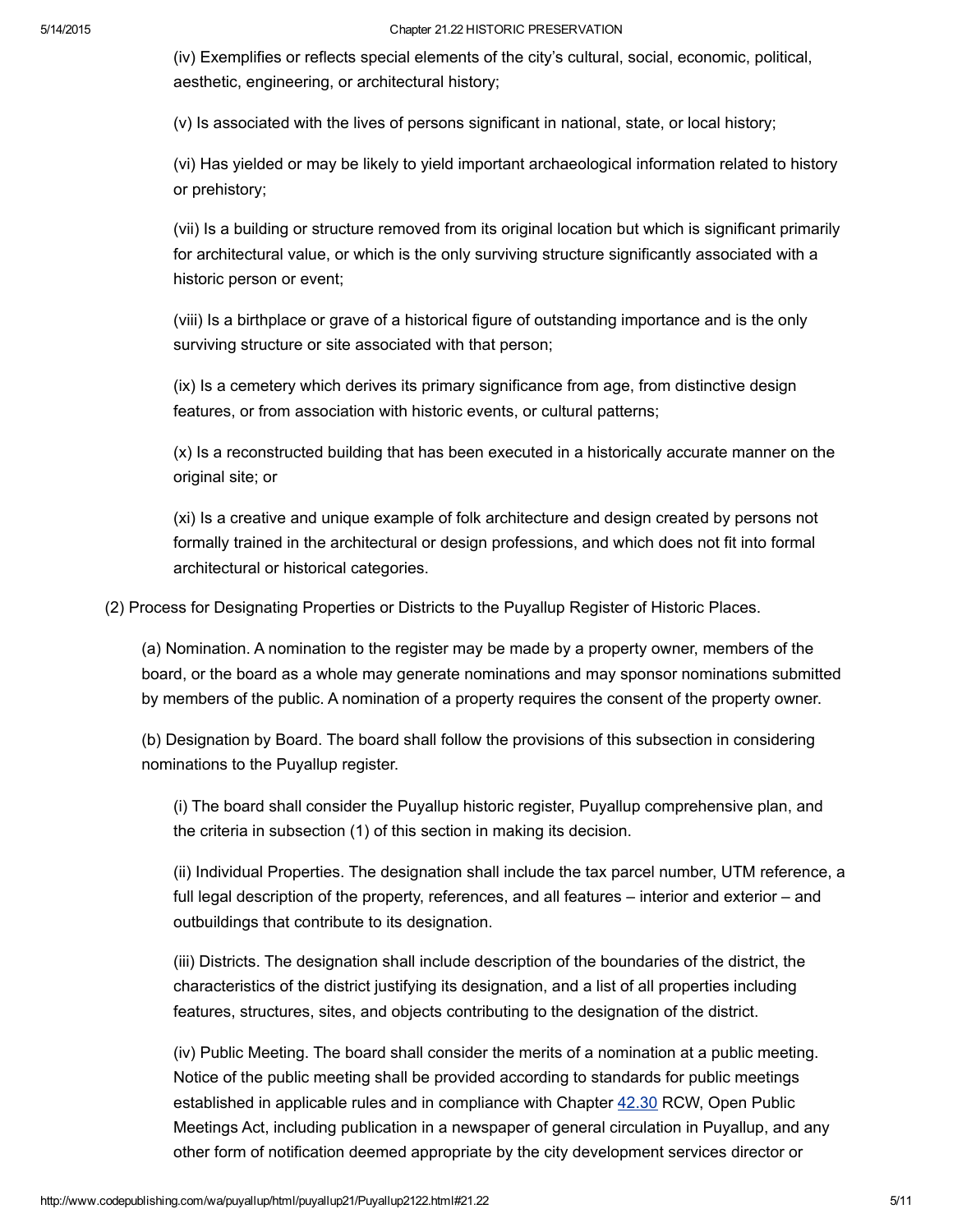his/her designee. For individual properties, notice of such public meeting shall be provided by first class mail to the owner of record, the author of the nomination if different from the owner and not a member of the board, and lessees, if any, of the subject property, and owners of property immediately abutting the subject property, prior to the public meeting. For districts, notice of such public meeting shall be provided by first class mail to the owners of record of all property within the proposed district, the author of the nomination if different from the owner and not a member of the board, lessees, if any, of the subject properties, and owners of property immediately abutting the proposed district boundary.

(v) Board Recommendation. If the board determines that the nominated property and/or district should be placed on the Puyallup historic register, the board shall transmit such recommendation to the Puyallup city council for its consideration.

(3) City Council Review. Upon receiving the board's recommendation, the city council may approve or modify the board's recommendation by ordinance, reject the board's recommendation, or remand the board's recommendation back to the board for further consideration.

(4) Zoning Designation. Properties listed on the Puyallup historic register shall be recorded on official zoning records with an "HR" (for historic register) designation. This designation shall not change or modify the underlying zone classification.

(5) Removal of Properties from the Register. In the event that any property is no longer deemed appropriate for designation to the Puyallup historic register, the designation may be removed by the same procedures as provided in establishing the designation.

(6) Properties on Pierce County Register. All properties within the corporate boundaries of the city of Puyallup that have been placed on the Pierce County register of historic places shall be removed from the Pierce County register and placed on the Puyallup historic register.

(7) Significance of Listing on the Puyallup Historic Register.

(a) Listing on the Puyallup historic register is an honorary designation denoting significant association with the historic, archaeological, engineering, or cultural heritage of the community. Properties are listed individually or as contributing properties to a historic district.

(b) All properties listed on the Puyallup historic register may be eligible for special tax valuation pursuant to PMC [21.22.035](http://www.codepublishing.com/wa/puyallup/html/Puyallup21/Puyallup2122.html#21.22.035) based on the rehabilitation of the subject property. (Ord. 2986 § 1, 2011).

# <span id="page-5-0"></span>21.22.030 Review of changes to properties on Puyallup historic register.

(1) Review Required. No person shall change the use, construct any new building or structure, or reconstruct, alter, restore, remodel, repair, move, or demolish any existing property on the Puyallup historic register without review by the board and without receipt of a certificate of appropriateness, or in the case of demolition, a waiver, as a result of the review.

(a) Prior to the commencement of any work on a property that is on the Puyallup historic register, the owner must request and receive a certificate of appropriateness from the board for the proposed work. Violation of this rule shall be grounds for the board to review the property for removal from the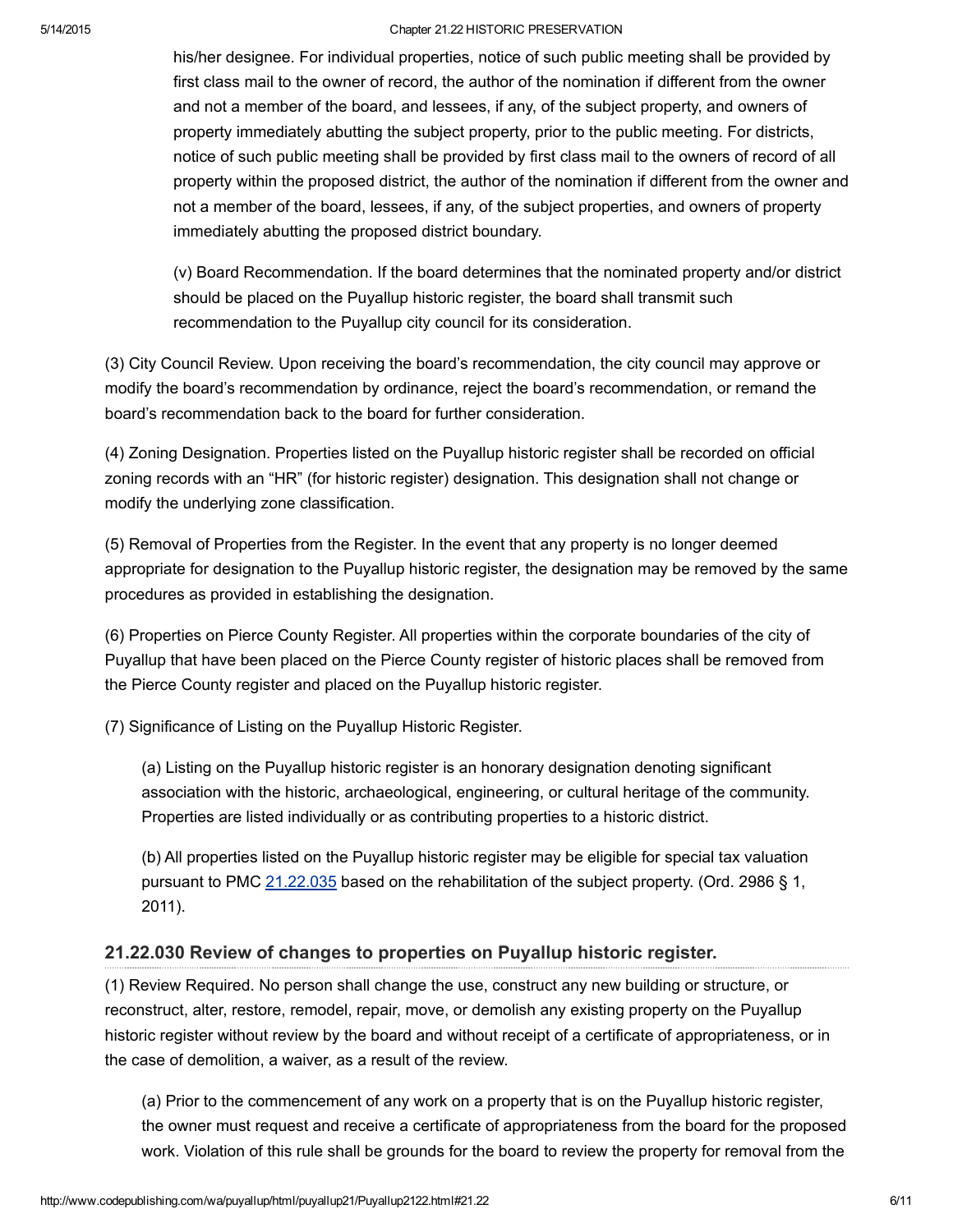register.

(b) Prior to whole or partial demolition of a property that is on the Puyallup historic register, the owner must request and receive a waiver of a certificate of appropriateness.

(c) The review required in this section shall apply to all features of the property, interior and exterior, which contribute to the property's designation on the register and are listed on the nomination form. The information required for board review of the proposed changes is established in rules.

(d) All other applicable building, development, zoning and similar regulations apply in addition to the requirements of this subsection.

(2) Exemptions. A certificate of appropriateness is not required for ordinary repair and maintenance and emergency repair as such terms are defined in PMC [21.22.015.](http://www.codepublishing.com/wa/puyallup/html/Puyallup21/Puyallup2122.html#21.22.015) Property owners are encouraged to consult with city staff prior to commencing such exempt activities to ensure that they do not compromise or jeopardize the historic register designation.

(3) Review Process for Certificate of Appropriateness or Waiver.

(a) A completed application for a certificate of appropriateness or waiver shall include the following:

(i) A completed application on a form provided by the development services department, including any required application and processing fee established in the city's fee schedule;

(ii) A written description of the existing use of the registered structure and the proposed use of the registered structure;

(iii) Comprehensive exterior photographs showing all exterior facades of the registered structures, and close-up photographs of all existing architectural detailing and characteristics of the structure (e.g., siding, trim, turnings, braces, window design) and, if available, historic photos that show the structure's original or earlier design and detailing;

(iv) A written description of the proposed changes to the registered structure, including:

(A) Information on building materials proposed for removal and/or replacement, and stated reasons for removal or replacement as opposed to repair and retention;

(B) Changes to door and window design (fenestration);

(C) Changes to siding, trim and architectural detailing; and

(D) Changes to the existing massing or form of the building, including additions, demolitions, roof modifications, and enclosure of porches, decks, etc.;

(v) Elevation drawings, minimum one-quarter inch scale, depicting the structure with all proposed changes (except demolitions);

(vi) A written description of proposed cleaning, refinishing or resurfacing techniques, explaining how retained historic materials will be protected and preserved;

(vii) A description of existing exterior building colors, original building colors (if known) and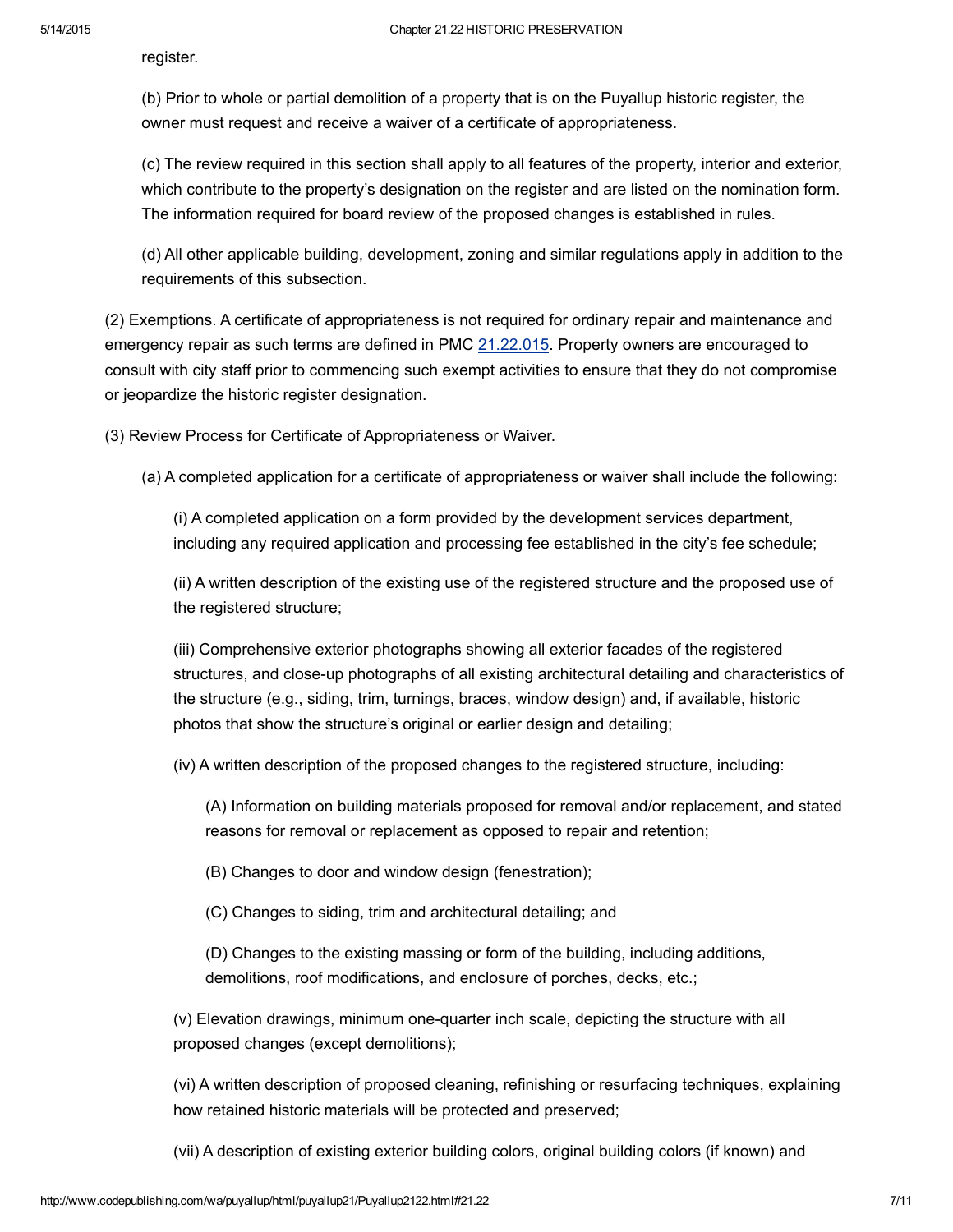proposed building colors; and

(viii) Written confirmation that the proposed work has been reviewed by city development services and meets all applicable codes and regulations.

(b) Permit Review. The city development services director or designee shall transmit to the board any complete permit application pertaining to any proposed changes to a property on the Puyallup historic register. The city shall not issue any permit for work on a property that is on the register until a certificate of appropriateness or a waiver is received from the board. City staff will assist the board in considering building and fire code requirements.

(c) Board Review of Applications. Review of applications shall follow the process as provided in this subsection.

(i) All complete applications for a certificate of appropriateness or a waiver shall be forwarded to the board for review and final decision. The board shall complete its review and approve, deny, or modify the application within 60 calendar days of the date of submittal of a complete application to the city by the applicant. If needed, the board may extend its decision up to an additional 30 calendar days if, in the opinion of the board chairperson, more time is needed to reach a decision or an extension of time may be mutually agreed upon between the board and applicant.

(ii) The board shall meet with the applicant and review the proposed work according to the design review criteria established in rules. Unless legally required by the proposed action, there shall be no notice, posting, or publication requirements for action on the application; however, all such actions shall be made at regular or special meetings of the board.

(iii) The board's decision shall be in writing and shall state the findings of fact and reasons relied upon for the decision. Any conditions agreed to by the applicant in this review process shall become conditions of approval of the certificate of appropriateness. If the owner agrees to the board's recommendations, a certificate of appropriateness shall be awarded by the board, and the city development services director or designee may issue permits for the proposed work. If the owner does not agree with the board's decision, then permits may only be issued by the city if the property is removed from the Puyallup historic register. Issuance of any permit pursuant to this chapter shall not provide an exemption from compliance with any other applicable code or ordinance including, but not limited to, fire, plumbing, and mechanical codes.

(d) Criteria for Certificate of Appropriateness Approval. In determining whether to approve an application for a certificate of appropriateness, the board shall use the standards for rehabilitation and maintenance of historic properties as provided for in WAC 254-20-100 as currently enacted, or as hereafter amended or recodified.

(4) Demolition. A waiver of the certificate of appropriateness is required before a permit may be issued by the city to allow whole or partial demolition of property that is on the Puyallup historic register or in a Puyallup historic district.

(a) The owner of such property shall apply for a permit for any such demolition work and apply for a waiver from a certificate of appropriateness. The city development services director or designee shall not issue a demolition permit until the board has approved a waiver from the requirements of a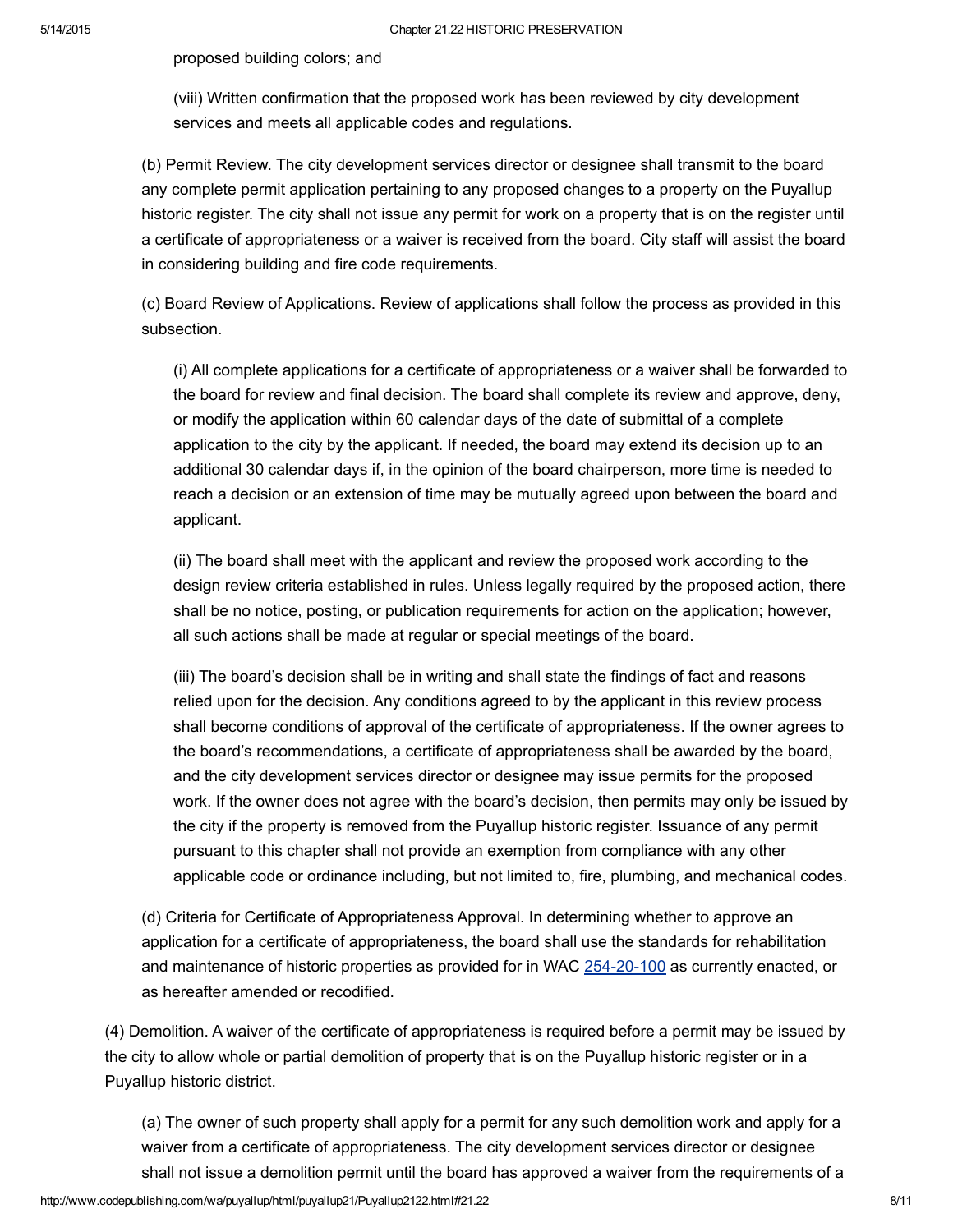certificate of appropriateness. All complete applications for a waiver of a certificate of appropriateness shall be forwarded to the board for review and final decision.

(b) The applicant shall meet with the board in an attempt to find alternatives to demolition. The board shall complete its review and approve, deny, or modify the request for waiver within 60 calendar days of the date of submittal of a complete demolition permit application to the city by the applicant. If needed, the board may extend its decision up to an additional 30 calendar days if, in the opinion of the board chairperson, more time is needed to reach a decision or an extension of time may be mutually agreed upon between the board and applicant.

(c) When issuing a waiver, the board may require the owner to mitigate the loss of the property from the Puyallup historical register by means determined by the board, and may include a historic American building survey (HABS) or historic plaques or monuments placed on the site to provide information of the site and importance of the historic structure. The applicant may voluntarily comply with any conditions recommended by the board. After the property is demolished, the board shall initiate removal of the property from the Puyallup historic register.

(5) Appeal of Board Decision. Any final decision made by the board pursuant to this section may be appealed to the city hearing examiner, as provided for in Chapter [2.54](http://www.codepublishing.com/wa/puyallup/html/Puyallup02/Puyallup0254.html#2.54) PMC. The appeal must state, with specificity, the factual and/or legal basis for such appeal. (Ord. 2986 § 1, 2011).

## <span id="page-8-0"></span>21.22.035 Review and monitoring of properties for special property tax valuation.

(1) Time Limits.

(a) Applications shall be forwarded to the board by the Pierce County assessor within 10 calendar days of filing.

(b) Applications shall be reviewed by the board before December 31st of the calendar year in which the application is made.

(c) The board's final decision regarding an application shall be certified in writing and filed with the Pierce County assessor within 10 calendar days of issuance.

(2) Procedure for Determining Special Property Tax Valuation.

(a) The Pierce County assessor forwards the application to the board.

(b) The board reviews the application, consistent with its rules of procedure, and determines if the application is complete and if the property meets the criteria set forth in WAC  $254-20-070(1)$ .

(i) If the board finds the property meets all the criteria, they shall transmit such decision to the city council. The city council, by resolution, may authorize the city manager to execute a historic preservation special valuation agreement, as set forth in WAC 254-20-120 and approved as to form by the city attorney, between the city and owner. The execution of an agreement between the city and owner shall constitute board final approval of the application.

(ii) If the board determines the property does not meet all the criteria in WAC  $254-20-070(1)$ , then it shall deny the application.

http://www.codepublishing.com/wa/puyallup/html/puyallup21/Puyallup2122.html#21.22 9/11 (c) The board certifies its decisions in writing and states the facts upon which the approval or denial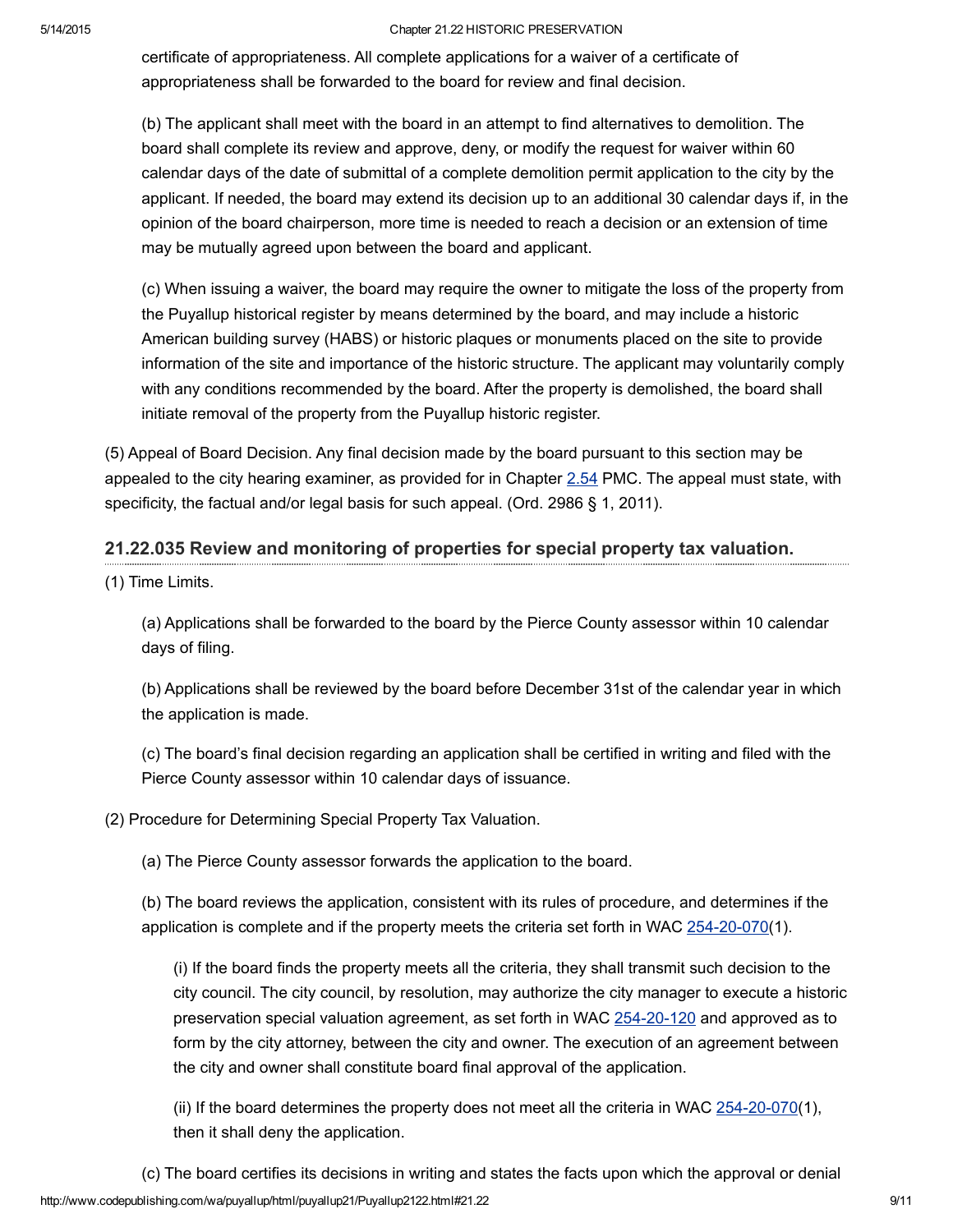is based and files a copy of the certification with the Pierce County assessor.

(d) When the board approves an application, the board will:

(i) Forward a copy of the agreement, application, and supporting documentation required by WAC  $254-20-090(4)$  to the Pierce County assessor;

(ii) Notify the Washington State Advisory Council on Historic Preservation that the property has been approved for special valuation; and

(iii) Monitor the property for continued compliance with the agreement throughout the 10-year special valuation period.

(e) The board determines, in a manner consistent with its rules of procedure, whether or not properties are disqualified from special valuation because of one or both of the following:

(i) The owner's failure to comply with the terms of the agreement; or

(ii) A loss of historic value resulting from physical changes to the building or site.

(f) For a disqualified property, in the event that the board concludes that a property is no longer qualified for special valuation, the board shall notify the owner, Pierce County assessor, and Washington State Advisory Council on Historic Preservation in writing and state the facts supporting its findings.

(3) Criteria.

(a) Historic Property Criteria. The class of historic property which shall be eligible for special valuation in accordance with Chapter [84.26](http://www.codepublishing.com/cgi-bin/rcw.pl?cite=84.26) RCW ("State Act") shall be property which is a historic property meeting the criteria or requirement as set forth and defined in the State Act, and which is listed on the Puyallup historic register and which has undergone qualifying rehabilitation work within state standards.

(b) Application Criteria. Complete applications shall consist of the documentation listed in this subsection:

(i) A legal description of the historic property;

(ii) Comprehensive exterior and interior photographs of the historic property before and after rehabilitation;

(iii) Architectural plans or other legible drawings depicting the completed rehabilitation work;

(iv) A notarized affidavit attesting to the actual cost of the rehabilitation work completed prior to the date of application and the period of time during which the work was performed and documentation of both to be made available to the board upon request; and

(v) For properties located within historic districts, in addition to the standard application documentation, a statement from the Secretary of the Interior or appropriate local official, as specified in local administrative rules or by the local government, indicating the property is a certified historic structure is required.